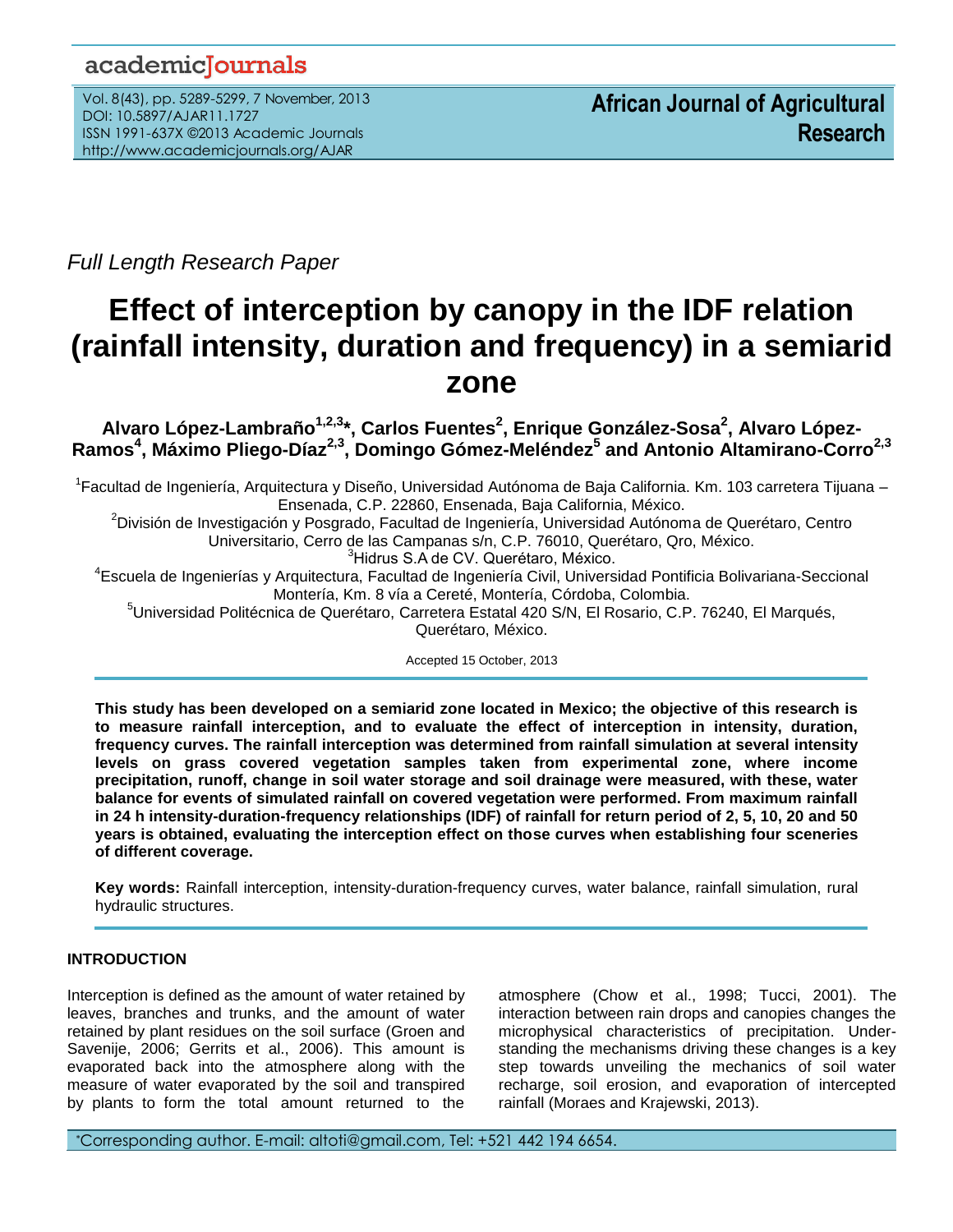It is also important to mention that the architecture of the tree is mostly responsible for the way interception occurs during a rainfall event, altering interception percentages and time (Wani and Manhas, 2012).

The interception of rainfall by vegetation is an important process in the hydrological cycle and has been the subject of research for several decades. Researchers have intensified investigations of the contribution of the water balance components (Steidle et al., 2011). Characterizing the response of a catchment to rainfall, in terms of the production of runoff vs the interception, transpiration and evaporation of water, is the first important step in understanding water resource availability in a catchment. This is particularly important in small semi-arid catchments, where a few intense rainfall events may generate much of the season's runoff (Love et al., 2010).

Interception greatly affects the hydrology; this was proven by an investigation conducted in Spain, comparing the rainfall of a canopy area, and a deforested area. The results show that the canopy area had both smaller peak flows and smaller low flows than the deforested catchments; most rainstorm events produced almost no discharge response; the intensity of precipitation had no influence on the magnitude of peak flows; and depth to the water table was the most important factor in the relationship between precipitation and discharge. These results confirm that forest conservation reduces floods and soil erosion, particularly on steep slopes. (Serrano-Muela et al., 2008).

In order to study the interception phenomenon there are several methods, an investigation conducted shows that the method used for canopy interception strongly affects how rainfall is partitioned between canopy evaporation and troughfall (Mao et al., 2011). Some of them are:

The introduction of micro-droplets of crushed raindrops during rainfall. The aerodynamic diffusion and transfer of both vapor and micro-droplets from canopy to upper air was described and calculated, and proposed formulas applied to eight rainfall events at the Okunoi Experimental Station, Tokushima, Japan (Hashino et al., 2010). Another method is using mechanical displacement sensors to distinguish from interception, storage and evaporation (Van et al., 2011). Yet another method was developed in 2006, using earth observation images to estimate local quantitative values of rainfall interception loss. Leaf Area Index (LAI) and fractional vegetation cover per grid cell are important process variables for rainfall interception. These two variables are estimated from images using spectral vegetation indices and using spectral mixture analysis, respectively (Jong and Jetten, 2007). A new method that uses 3-D digitized data to simulate rainfall interception and distribution has been developed showing very precise results (Bassette and Bussiere, 2005). However, the most used method for estimating interception according to a study is the Gash's analytical model (Wang et al., 2013). Note that while Gash´s model is the most used, there has to be a previous study to determine which model is the more convenient to apply to a set of data (Muzylo et al., 2009).

Now, it is also important to clarify that not all the interception process occurs in the canopy section, there is also interception on the mulched fields that affects the water balance. A study was conducted to investigate the effects of pebble size in China. Interception increased with pebble cover percentage but decreased with pebble size (Li et al., 2005). Interception is then followed by evaporation in most scenarios, so a study in California using monitored 5 min intervals rainfall, and it was determined that 46% of the interception loss occurs in post-storm evaporation, while 54% is evaporated during the storm (Reid and Lewis, 2009).

Importantly, most studies related to the interception have been developed in forests with cold, temperate and tropical climates (Rodrigo and Ávila 2001; Loescher et al., 2002; Raat et al., 2002; Gerrits et al., 2006), whereas these have been scarce in semi-arid and arid environments because of the difficulty of applying methodologies to quantify the phenomenon in shrub and herbaceous species. These difficulties have justified the use of rainfall simulators under controlled conditions to estimate the amount of intercepted water in arid and semi-arid environments (Belmonte, 1997; Belmonte and Romero*,* 1998; Carlyle-Moses, 2004; García–Estringana et al., 2006).

Some of the most relevant studies conducted include: A rainfall interception study in Oakland, to determine the partitioning of rainfall and its chemical composition on 3 different trees. Resulting in interception percentages of 27, 25.2 and 14.3% (Xiao and McPherson, 2011). Another study conducted in Japan was developed, where rainfall interception on bamboo was studied, showing a wide range of interception percentages according to the intensity (Onozawa et al., 2009). A simulation experiment in a laboratory with interception datasets of events with different intensities was performed, quantifying the rainfall intensity per leaf unit, obtaining results with precision of 91.5% (Anzhi et al., 2005). Another study performed in Kenya, consisted in measuring rainfall interception losses from 33 months, using the Gash´s model with very precise results (Jackson, 2000).

The estimated of hyetographs and hydrographs in many watersheds often confronts the problem of lack of information because there are not enough hydrometric and meteorological stations. In order to lessen the problems mentioned above, in the drafting of rural and hydraulic infrastructure projects, different empirical methods are used to deem hyetographs and hydrographs from scant information, standing out for its simplicity the rainfall intensity-duration-frequency (IDF) curves. However, in the creation of the curves it is not very usual to concern about the interception (Keim et al., 2004), which can cause an oversizing of the hydraulic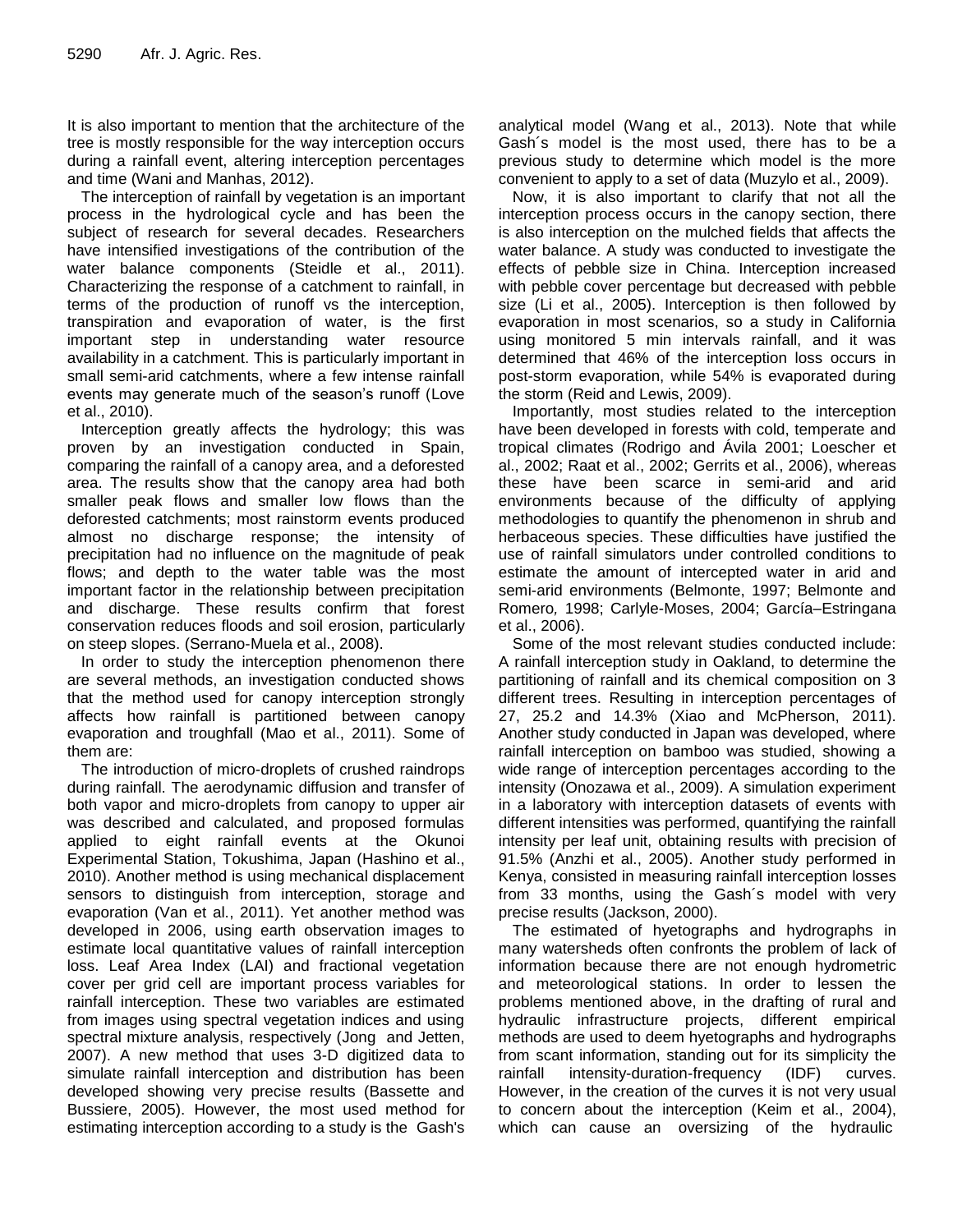infrastructure. This is one reason why it is important to highlight the effect of interception on rainfall IDF curves. This paper's main objective is the estimation of the rainfall interception by the herbaceous vegetation using the simulation of rainfall method in a semi-arid region and its effect on the IDF curves.

#### **LITERATURE REVIEW**

Interception is defined as the amount of retained rainfall or stored temporarily by vegetation and can be evaporated after or during the rainfall event (Savenije, 2004). The quantity and dynamics of the interception process depends on the characteristics and structure of the vegetation and some rain features: intensity, duration, shape, direction, angle and distribution of drop size as well as other variables such as the temperature and wind speed (Schowalter, 1999; Crockford and Richardson, 2000; Schellekens et al., 2000). The systematic study on the interception begins with Horton in 1919 who separates soil evaporation from water evaporation (once the event) stored by the tree surface saturation. The author expresses canopy interception loss (EI) as follows (Gash, 1979; Belmonte, 1997; Belmonte and Romero*,* 1998):

$$
EI = \int_{0}^{t_{T}} Edt + S
$$
 (1)

Where E is the evaporation of intercepted water during rainfall, S, the canopy capacity, t is the time and  $\frac{t}{l}$  is the duration of the rainfall event. Evaporation from trunks is neglected and is not considered into the equation.

Based on the approach of Horton (1919) physical and analytical models have been developed for the study and modeling of the interception process based on the assumption that vegetation acts as a reservoir (Rutter et al., 1971; Gash, 1979), and other numerical and stochastic models (Mulder, 1985; Calder, 1990; Keim et al., 2004). The grass and woody vegetation and the vegetable waste product of the natural senescence are considered as a water reservoir which is filled by rainfall and emptied by evaporation and drainage. Canopy interception loss (EI) on the rainfall event is estimated by a mass balance considering evaporation is negligible during the event. The resulting equation is:

$$
EI = P - (\Delta S + R + D)
$$
 (2)

Where P is the income precipitation; R, the runoff;  $\Delta S$ , the change in soil water storage and D*,* the soil drainage. The analysis of rainfall in a region requires a probability distribution over time. In particular, it has been argued that the maximum rainfall is satisfactorily well described by a Gumbel distribution (Villón, 2006). The cumulative distribution function is:

$$
F(x) = exp\left[e^{-\alpha(x-\mu)}\right] ; \quad -\infty < x < \infty
$$
 (3)

Where  $0 < \alpha < \infty$  is the scale parameter;  $-\infty < \mu < \infty$ , the positional parameter or mean. The derivative of the distribution gives the probability distribution function or density function.

Regarding the IDF curves it is quite common to use the methodology proposed by Cheng (1983), Campos and Gómez (1990) and Aparicio (2008). In this proposal, the rain which lasts an hour and a payback period of two years or more can be evaluated by relating it to a 24 h rain with the same return period, called rain ratio / length (R). This ratio is calculated using the formula:

$$
R = \frac{P_1^{\text{Tr}}}{P_{24}^{\text{Tr}}} \tag{4}
$$

Where  $P_1^{Tr}$  and  $P_{24}^{Tr}$  correspond respectively to 1-hour-rain and 24-hour-rain with return period ( Tr ) of two or more years.

The methodology also requires calculating the ratio of rain/return period (x):

$$
X = \frac{P_t^{100}}{P_t^{10}}
$$
 (5)

Where  $P_t^{100}$  and  $P_t^{10}$  are the 24-hour-rain and return eriod of 100 years and 10 years respectively.

Cheng's equation to estimate rainfall at different durations (t), and return periods ( Tr ) is:

$$
P_{t}^{Tr} = \frac{a P_{t}^{10} \log (10^{2-x} Tr^{x-1})t}{60(t+b)^{c}}
$$
 (6)

Where  $P_1^{10}$  is the rain of 1-hour-duration- rain and return period of 10 years, in millimeters, (a), (b) and (c) are regional parameters that depends on the ratio (R).

#### **MATERIALS AND METHODS**

To evaluate the amount of water intercepted by the herbaceous vegetation, a semi-arid region bordering the states of Guanajuato and Queretaro has been selected, which has the Centro Experimental Norte de Guanajuato (CENGUA) weather station at National Institute of Forestry, Agriculture and Livestock Research and (INIFAP). The average altitude is about 2000 m, with an average annual temperature of 16.7°C and maximum 38°C and average annual rainfall of 550 mm. The flora feature is the heath, where tree individuals are seen as wild cherry (*Prunus serotina*), mesquite (Prosopis spp.), Peruvian pepper (*Schinus molle*) and some shrubs such as acacia (Acacia spp.) coyotillo (*Karwinskia humboldtiana*) and granjeno (*Celtis pallida*) (National Center for Municipal Development, Government of the State of Queretaro, 1999).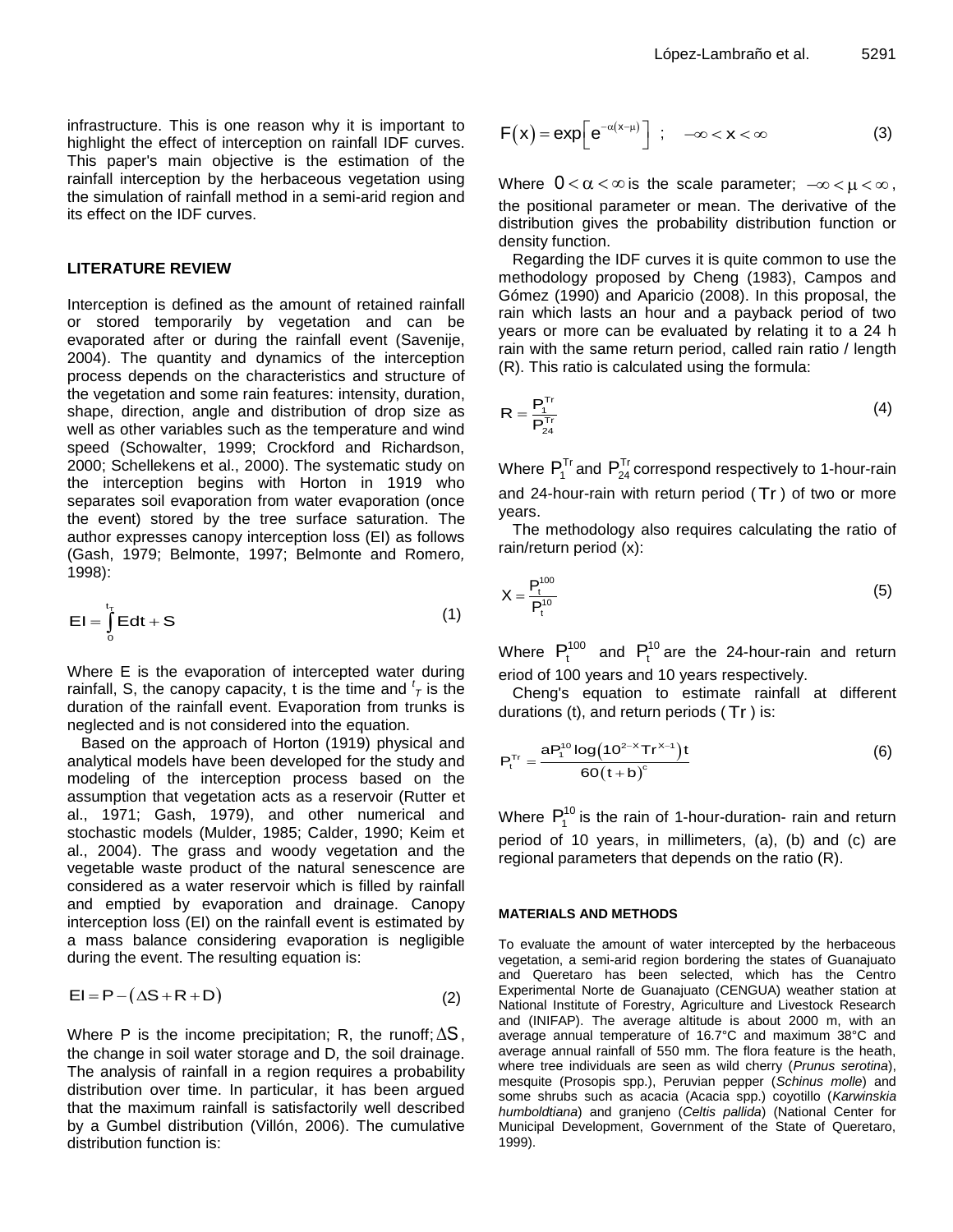|       | Box 1 |       |       | Box 2 |       |       | Box 3 |       |       | Box 4 |       |  |  |
|-------|-------|-------|-------|-------|-------|-------|-------|-------|-------|-------|-------|--|--|
| θo    | Δθ    | ΔS    | θo    | Δθ    | ΔS    | θο    | Δθ    | ΔS    | θο    | Δθ    | ΔS    |  |  |
| 0.330 | 0.149 | 14.92 | 0.314 | 0.165 | 16.51 | 0.335 | 0.144 | 14.42 | 0.318 | 0.161 | 16.13 |  |  |
| 0.290 | 0.189 | 18.93 | 0.278 | 0.201 | 20.14 | 0.310 | 0.169 | 16.92 | 0.265 | 0.214 | 21.42 |  |  |
| 0.394 | 0.085 | 8.52  | 0.381 | 0.099 | 9.87  | 0.380 | 0.099 | 9.92  | 0.349 | 0.130 | 13.01 |  |  |
| 0.330 | 0.149 | 14.92 | 0.360 | 0.120 | 11.97 | 0.399 | 0.080 | 8.01  | 0.344 | 0.135 | 13.52 |  |  |
| 0.295 | 0.185 | 18.46 | 0.334 | 0.145 | 14.51 | 0.389 | 0.090 | 8.98  | 0.310 | 0.170 | 16.97 |  |  |
| 0.260 | 0.220 | 21.97 | 0.259 | 0.220 | 22.02 | 0.270 | 0.210 | 20.97 | 0.269 | 0.210 | 21.02 |  |  |
| 0.270 | 0.209 | 20.92 | 0.269 | 0.210 | 21.02 | 0.280 | 0.199 | 19.92 | 0.280 | 0.200 | 19.97 |  |  |

**Table 1.** Initial volumetric water content and storage

Quantification of the interception by the herbaceous vegetation was carried out with a rainfall simulator, for which representative samples of this vegetal cover were extracted, composed by herbs, grasses, shrubs, crop residues and a substrate of sandy loam soil. The unaltered samples are placed in steel boxes with dimensions of 40 × 50 cm with a thickness of 10 cm.

To estimate the intercepted volume by the herbaceous vegetation by hydrological balance, it is necessary to measure the different components, the simulated rainfall is measured by rain gauges placed between the boxes in order to verify that the simulated intensity was approximately equal to that of the region under study, which is in a range of 30 to 50 mm/h. Simulations were performed on one hour period.

Each box has a chute to quantify surface runoff or runoff volume, so it is necessary to quantify the volume of water stored in the soil substrate to separate the volume intercepted by vegetation and the volume absorbed by the soil. The film stored in saturated conditions is calculated using the formula:

$$
\Delta S = (\theta_{s} - \theta_{0})P
$$
 (7)

Where P is the thickness of the substrate,  $\theta_0$  and  $\theta_{\rm s}$  are the volumetric water content and initial saturation, respectively. This is calculated with  $\theta_s = (\rho_t/\rho_w)\omega_s$ , where  $\rho_w$  is the density of water;  $\rho_{\rm t}$ , the dry soil density and  $\omega_{\rm s}$ , the gravimetric content at

saturation, or it can be estimated from the total soil porosity calculated with the classical formula  $\phi = 1 - \rho_t/\rho_s$ , where  $\rho_s$  is the particles density, generally considered equal to the density of quartz particles:  $\rho_{\rm s}^{}$  = 2.65 g/cm $^3$   $\cdot$ 

The base of each box is drilled to retain the drained volume during the rainfall simulation; drainage water is observed at about fifty minutes. For this reason, it was selected one hour as rainfall simulation time to measure the drained volume for ten minutes. Finally, the total intercepted water in an hour is estimated using the Equation (2).

To obtain the IDF curves it is necessary to analyze the information of the weather station of CENGUA. In this particular case, the analysis contains the series of maximum monthly rainfall data in 24 h with rain gauge registered over 16 years to form the time series of maximum rainfall events for each year. To show the effect of the intercept component of the IDF curves, the number of years was considered adequate. Gumbel distribution is applied on this series in order to obtain the corresponding maximum rainfall for estimated following Cheng (1983) methodology already discussed, set return periods. IDF curves for rainfall in the study region are in Equations (4) to (6).

#### **RESULTS AND DISCUSSION**

There have been seven simulations of rain on the herbaceous vegetation in four boxes. To calculate the storage contents it is assumed that the dry soil density has an average  $\rho_{\rm t} = 1.38 \ {\rm g/cm^3}$  value, giving a total porosity of  $\phi = 0.479 \text{ cm}^3/\text{cm}^3$ . The average volumetric water content at saturation is  $\omega_{\rm s}$   $=$  0.342 g/g and therefore  $\theta_{\rm s} =$  0.472cm $^3/\text{cm}^3$  . The absolute difference $|\phi-\theta_{\rm s}|$  = 0.007cm $^3/\text{cm}^3$ indicates that at the end of rainfall events the soil was almost saturated, so it is reasonable to assume that the volumetric water content at saturation is equal to total porosity. The values of initial moisture content of each rainfall event are reported in Table 1. The storage contents are reported using the Equation (7) and the value of the thickness of the substrate is  $p_{=100\,\rm{mm}}$  .

On Table 2 income precipitation is reported in each event and in each box, so is the runoff and the soil drainage. The blades intercepted as calculated with Equation (2), are reported in the same table. The relation between rainfall and the interception by the herbaceous vegetation in each rainfall event, and in each box is shown in Figure 1; the linear model yields high values of the coefficient of determination  $R^2$  of rainfall in the range studied, in Table 3. Figure 1 shows the linear trend lines have similar characteristics in three boxes, in box 1, although the slope is similar to the other three, the intercept is only just lower because in due that in this box the density of grass cover is slightly lower compared visually with respect to the other three.

Furthermore, in can be observed that at greater magnitude and intensity of rainfall events, vegetation tends to intercept a greater percentage of rainfall. Other authors report a similar behavior (Xiao and McPherson, 2011; Hashino et al., 2010; Onozawa et al., 2009). This is because the architecture of the tree is mostly responsible for the way interception occurs during a rainfall event, altering interception percentages and time. Due to the possible spatial variability of rainfall interception by herbaceous vegetation in the region under study, and also due to the lack of extensive studies of this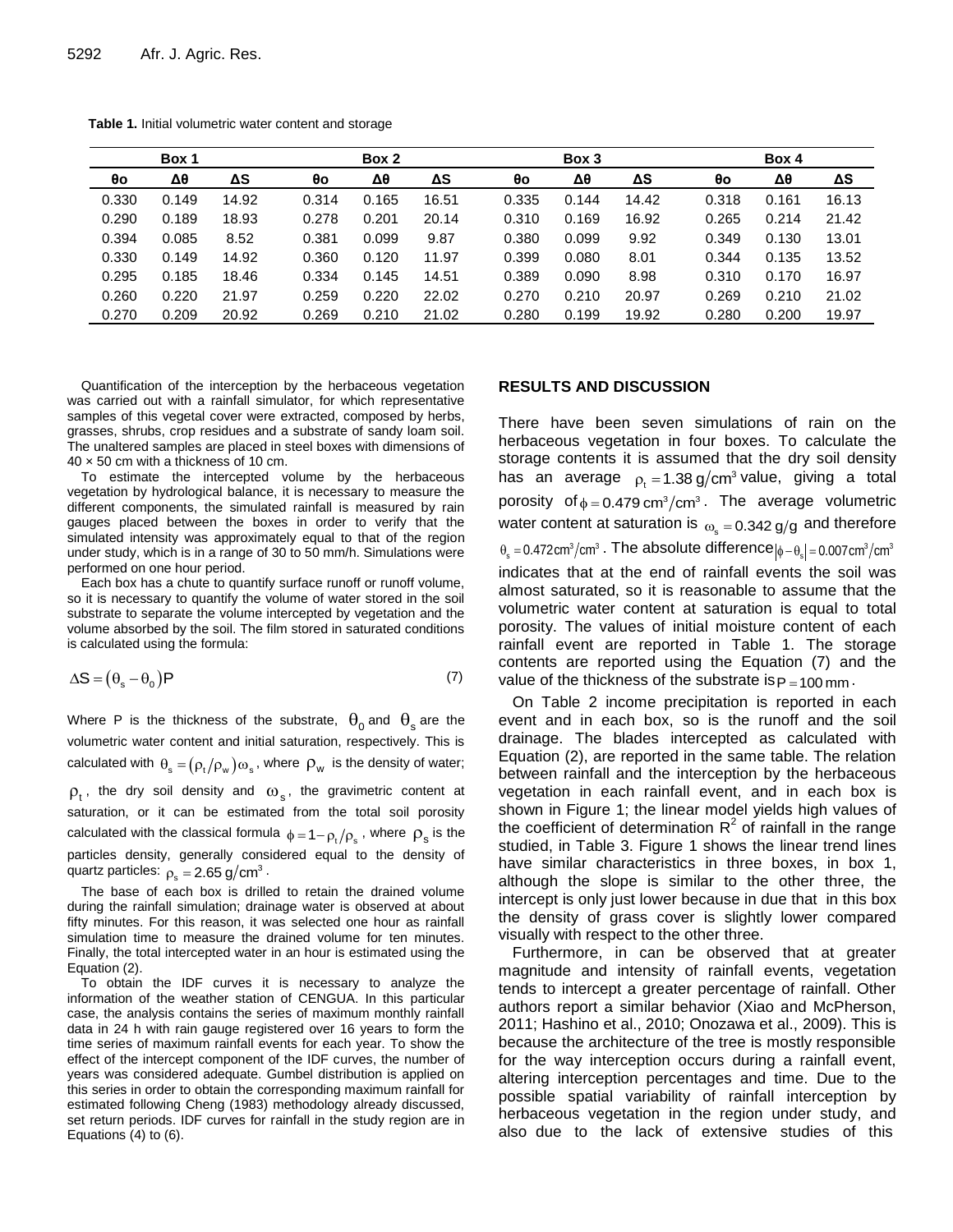| Box 1 |       |       |       |      |       | Box 2 |       |      | Box 3 |       |       |      | Box 4 |       |       |               |
|-------|-------|-------|-------|------|-------|-------|-------|------|-------|-------|-------|------|-------|-------|-------|---------------|
| P     | R     | D     | ΔS    | EI   | R     | D     | ΔS    | EI   | R     | D     | ΔS    | EI   | R     | D     | ΔS    | EI            |
| 30.00 | 11.92 | 2.88  | 14.92 | 0.28 | 10.93 | 2.30  | 16.51 | 0.26 | 4.02  | 11.18 | 14.42 | 0.38 | 3.28  | 10.18 | 16.13 | $0.4^{\circ}$ |
| 31.00 | 8.24  | 3.63  | 18.93 | 0.20 | 6.75  | 3.65  | 20.14 | 0.46 | 3.01  | 10.55 | 16.92 | 0.52 | 3.30  | 5.58  | 21.42 | 0.70          |
| 32.00 | 13.71 | 9.40  | 8.52  | 0.37 | 14.79 | 6.70  | 9.87  | 0.64 | 11.05 | 10.50 | 9.92  | 0.53 | 5.48  | 12.90 | 13.01 | 0.61          |
| 34.00 | 13.00 | 5.59  | 14.92 | 0.49 | 13.49 | 7.90  | 11.97 | 0.64 | 9.90  | 15.35 | 8.01  | 0.74 | 4.99  | 14.78 | 13.52 | 0.71          |
| 36.00 | 5.55  | 11.20 | 18.46 | 0.79 | 12.66 | 8.14  | 14.51 | 0.69 | 11.74 | 14.58 | 8.98  | 0.70 | 8.28  | 10.12 | 16.97 | 0.63          |
| 43.00 | 14.50 | 5.50  | 21.97 | 1.03 | 14.00 | 6.10  | 22.02 | 0.88 | 5.35  | 15.50 | 20.97 | ∣.18 | 5.95  | 15.00 | 21.02 | 1.03          |
| 48.00 | 16.00 | 9.85  | 20.92 | l.23 | 15.75 | 9.80  | 21.02 | . 43 | 10.74 | 16.00 | 19.92 | .34  | 10.60 | 16.00 | 19.97 | 1.43          |

**Table 2.** Components of water balance and calculation of the Interception loss.

\*Units in millimeters.



Rainfall (mm)

**Figure 1.** Relationship between interception and rainfall in the seven simulation events and in each repetition (measured in the four boxes).

phenomenon, the obtained relation between interception and rainfall can be used in its regional analysis. This analysis can be simplified if a linear regression model between interception and rainfall in the experiment is made. Intercept values obtained in each box are averaged in each of the seven rainfall events (Table 1). The average values of the intercept for each rainfall event and linear regression model are shown in Figure 2.

The line equation is:

$$
El = 0.0522P - 1.1681
$$
 (8)

With a coefficient of determination $R^2 = 0.9867$ , higher than those for the partial models, due to the smoothing process of the data. It is important to clarify, that these equations are calculated using the dominant values of the zone of study,

the equation has been bounded, restricting it to rainfall values between 30 to 48 mm. In order to forecast interception values with the proposed model in Equation (8) it is recommended that the aforementioned rainfall range of values is used, because the predominant rainfall magnitudes and intensities of the maxima precipitation events in the studied area are in the previously mentioned EI=0.0522P-1.1681 (8) forecast interception values with the proposed model in Equation (8) it is recommended that the proposed model in Equation (8) it is recommended that the proposed migher than those for the partial mo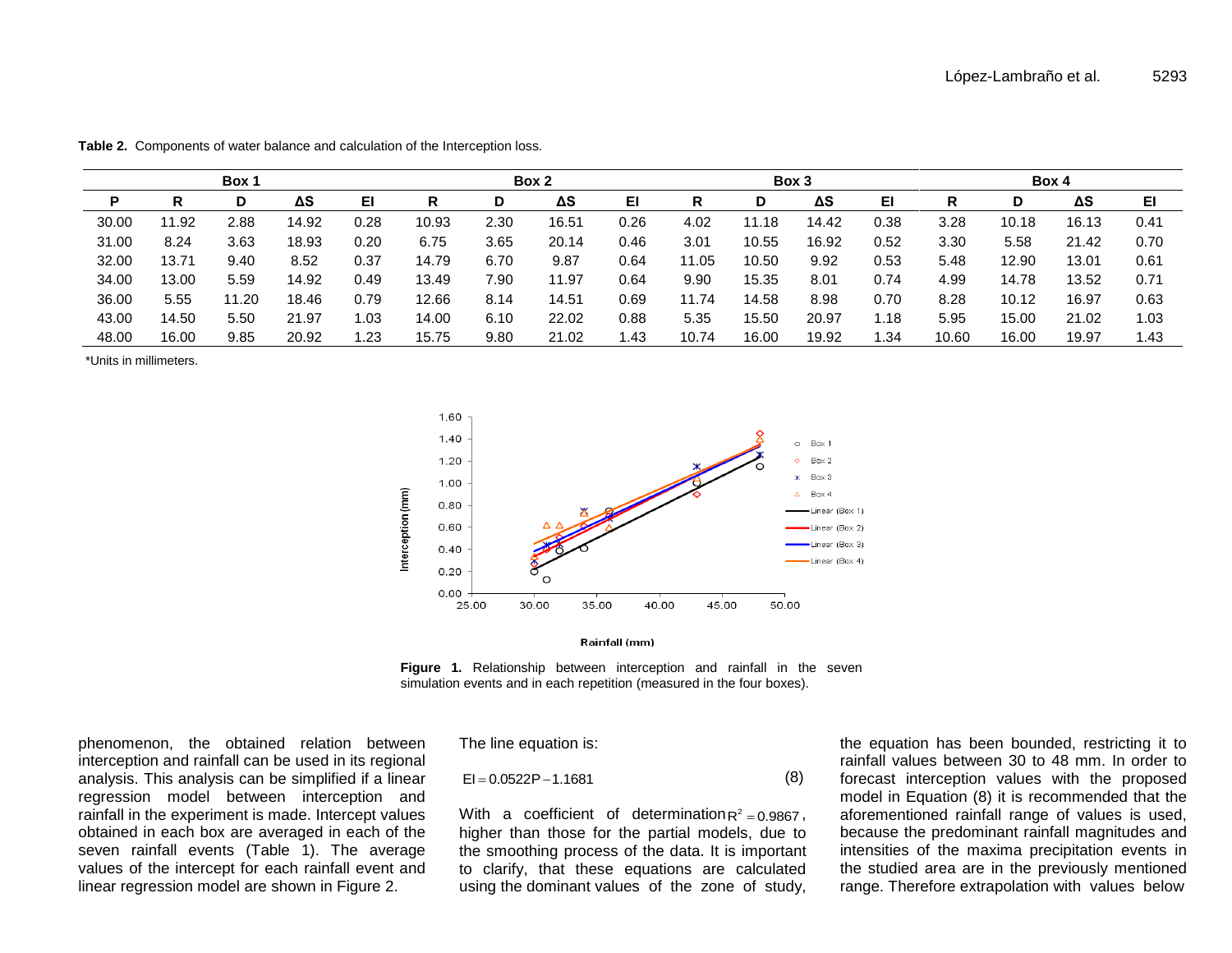$R^2$ **Box Equation** 1 EI = 0.0564P - 1.4704 0.92 2 EI = 0.0565P - 1.3572 0.94  $3 \qquad \qquad \text{El} = 0.0528 \text{P} - 1.1968 \qquad \qquad 0.94$ 4 EI = 0.0495P - 1.0309 0.91 1.60 1.40  $\Omega$  $1.20$  $1.00$ nterception (mm)  $0.80$  $\circ$  $0.60$ OInterception  $0.40$  $EI = 0.0522P - 1.1681$  $0.20$  $R^2 = 0.9867$  $0.00$ 35 25  $30$  $40$ 45 50

**Table 3.** Equations for estimating herbaceous vegetation interception

Rainfall (mm)

**Figure 2.** General model of the interception component of the herbaceous vegetation.

30 mm and above 48 mm is not recommended.

To analyze the effect of the interception of grass and trees vegetation cover on the relation IDF of rainfall, in addition to Equation (8) which relates the interception of herbaceous vegetation to rainfall, it is necessary the corresponding equation to timberline interception. The obtained relation in the study region is as follows (Mastachi-Loza, 2007):

$$
EI = 0.2005P + 1.2783
$$
 (9)

On the basis of maximum observed rainfall in 24 h, (Table 4) Equations (8) and (9) are used to estimate the interception by herbaceous vegetation  $(EI_H)$  and tree vegetation (<sub>EI<sub>A</sub>). The net precipitation shown in Table 4</sub> are calculated with  $P_H = P - E I_H$ ,  $P_A = P - E I_A$ and  $=$  P $-$ EI<sub>H+A</sub></sub>,with  $E|_{H+A} = E|_{H} + E|_{A}$  ;the percentages of interception  $p_H = (EI_H/P) \times 100$ ,  $p_A = (EI_A/P) \times 100$  and  $p_{H+A} = (E I_{H+A}/P) \times 100$  are also shown; and outlines four scenarios in which the IDF curves obtained from previous rainfall, described as follows: EI = 0.2005P + 1.2783 (9) Once IDF curves are obtained for each scenario, one can<br>
order that the effect of the interception onperation of the<br>
Table 4) Equations (8) and (9) are used to estimate the<br>
order the distributi

Scenario 1: The IDF curves are drawn from the observed maximum rainfall in 24 h (P).

Scenario 2: The net precipitation herbaceous  $({}_{P_{\mu}})$  is taken into account for the IDF curves.

Scenario 3: IDF curves are developed from the net tree rainfall (<sub>P<sub>^</sub>).</sub>

Scenario 4: net grass precipitation  $(P_H)$  and net tree rainfall  $(P_{\text{A}})$  are used to build the IDF curves.

Once IDF curves are obtained for each scenario, one can evaluate the effect of the intercept component of the relation. The data from the four rainfalls shown in Table 4 conforms to the Gumbel distribution, Equation (3). Table 5 shows the corresponding values of the parameters of the distribution, as well as the values of the parameters in the chi-square test ( $\chi^2$ ). The calculated values are definitely lower than the theoretical values at two levels of probability, validating the Gumbel distribution to estimate rainfall at different return periods.

Table 6 shows the maximum rainfall in 24 h and net precipitation recorded for six return periods calculated through Gumbel distribution using  $1/Tr(P) = 1 - F(P; \alpha, \mu)$ . Rain/duration  $(R)$  and rain/return period  $(x)$  ratios are obtained by applying Equations (4) and (5) respectively,

both are reported in Table 7; these ratios also show the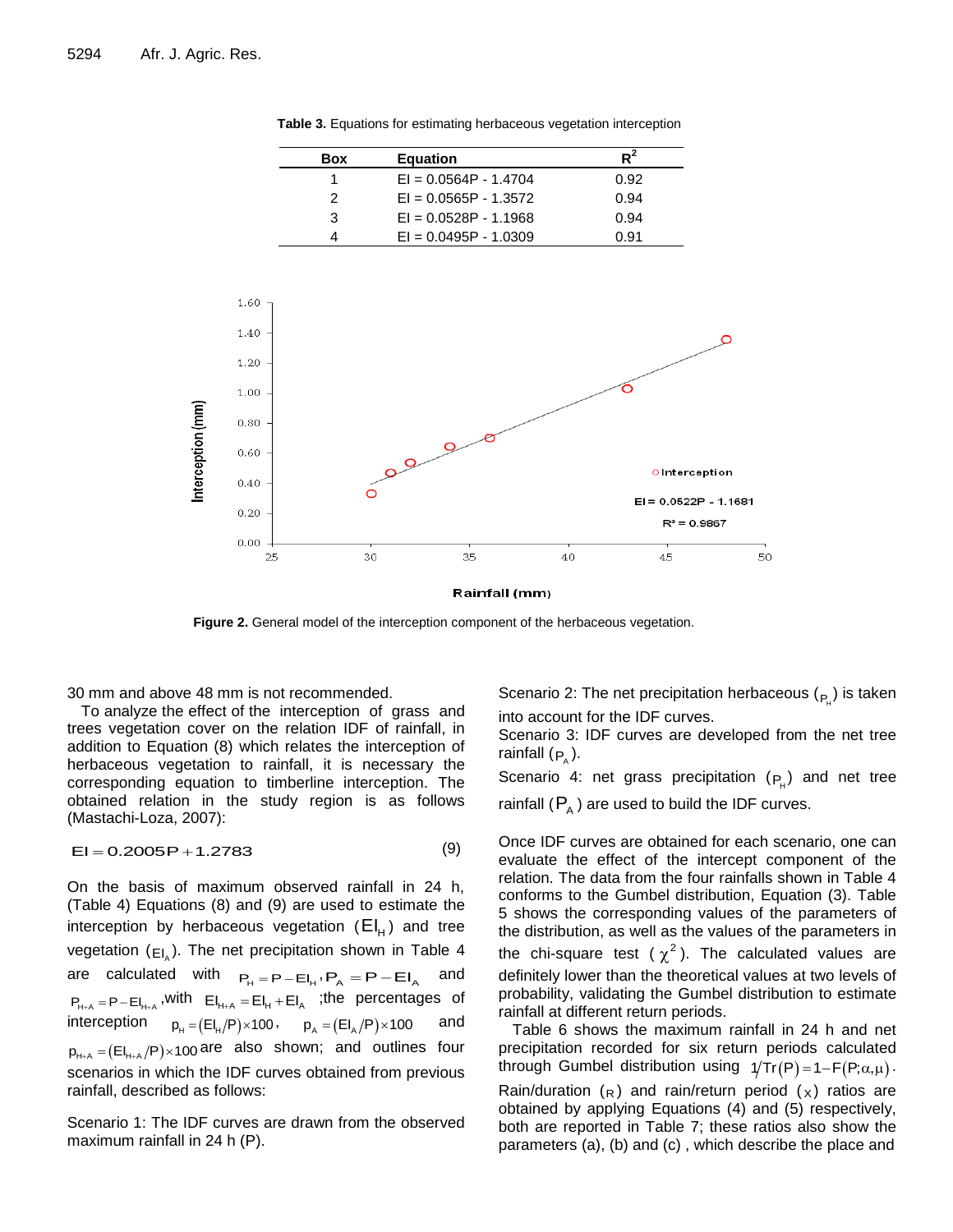|       |                | <b>Rainfall for lithe IDF curves</b> |                     |         | Percentages intercepted by the ground cover |                                  |              |
|-------|----------------|--------------------------------------|---------------------|---------|---------------------------------------------|----------------------------------|--------------|
| Years | <b>Maximum</b> | <b>Net Herbaceous</b>                | <b>Net Arboreal</b> | $H + A$ | % Herbaceous                                | $\frac{0}{0}$<br><b>Arboreal</b> | %<br>$H + A$ |
|       | P. 24 h        | Р.                                   | Ρ.                  | net P.  | Intercepted                                 | Intercepted                      | Intercepted  |
| 1986  | 38.3           | 37.47                                | 29.34               | 28.51   | 2.17                                        | 23.39                            | 25.56        |
| 1987  | 34.5           | 33.87                                | 26.30               | 25.67   | 1.83                                        | 23.76                            | 25.59        |
| 1988  | 36.4           | 35.67                                | 27.82               | 27.09   | 2.01                                        | 23.56                            | 25.57        |
| 1989  | 38.7           | 37.85                                | 29.66               | 28.81   | 2.20                                        | 23.35                            | 25.56        |
| 1990  | 41.2           | 40.22                                | 31.66               | 30.68   | 2.38                                        | 23.15                            | 25.54        |
| 1991  | 55.8           | 54.06                                | 43.33               | 41.59   | 3.13                                        | 22.34                            | 25.47        |
| 1992  | 37.3           | 36.52                                | 28.54               | 27.76   | 2.09                                        | 23.48                            | 25.57        |
| 1993  | 37.0           | 36.24                                | 28.30               | 27.54   | 2.06                                        | 23.51                            | 25.57        |
| 1994  | 55.8           | 54.06                                | 43.33               | 41.59   | 3.13                                        | 22.34                            | 25.47        |
| 1995  | 42.2           | 41.17                                | 32.46               | 31.43   | 2.45                                        | 23.08                            | 25.53        |
| 1996  | 53.2           | 51.59                                | 41.25               | 39.65   | 3.02                                        | 22.45                            | 25.48        |
| 1997  | 29.4           | 29.03                                | 22.23               | 21.86   | 1.25                                        | 24.40                            | 25.65        |
| 1998  | 41.2           | 40.22                                | 31.66               | 30.68   | 2.38                                        | 23.15                            | 25.54        |
| 1999  | 58.4           | 56.52                                | 45.41               | 43.53   | 3.22                                        | 22.24                            | 25.46        |
| 2000  | 41.4           | 40.41                                | 31.82               | 30.83   | 2.40                                        | 23.14                            | 25.54        |
| 2001  | 55.4           | 53.68                                | 43.01               | 41.29   | 3.11                                        | 22.36                            | 25.47        |

**Table 4.** Maximum rainfall in 24 h, net rainfall and interception rates for the IDF curves.

P: Rainfall in milímeters, H: Herbaceous Vegetation, A: Arboreal Vegetation.

**Table 5.** Gumbel distribution parameters compared to chi-square probability levels of 99.5 and 99%.

| Max. P. 24 h |       |      | Net herbaceous P. |       |      | Net tree P. |       |      | $H + A$ net P. |       |     | <b>Probability levels</b> |            |  |
|--------------|-------|------|-------------------|-------|------|-------------|-------|------|----------------|-------|-----|---------------------------|------------|--|
|              |       |      |                   | M     |      |             |       |      |                |       |     | 0.995                     | $V_{0.99}$ |  |
| 0.14         | 39.23 | 2.52 | 0.15              | 38.25 | 2.33 | 0.18        | 30.06 | 2.09 | 0.19           | 29.06 | .89 | 32.80                     | 30.60      |  |

**Table 6.** Maximum rainfall (mm) observed in 24 h and net precipitation for the studied covers and their return periods Tr.

| Tr (years) | Max. P. 24 h | Net herbaceous P. | Net Arboreal P. | $Net H+A P.$ |
|------------|--------------|-------------------|-----------------|--------------|
| 2          | 41.85        | 40.73             | 32.15           | 31.02        |
| 5          | 49.94        | 48.40             | 38.62           | 37.07        |
| 10         | 55.29        | 53.47             | 42.90           | 41.07        |
| 25         | 62.06        | 59.89             | 48.31           | 46.13        |
| 50         | 67.08        | 64.65             | 52.32           | 49.88        |
| 100        | 72.06        | 69.37             | 56.30           | 53.61        |

the ratio functions (R), these parameters are obtained using the proper graph by Chen (1983), called relationship between parameters (a), (b) and (c) of a standard storm and the ratio of 1 h rain to 24 h rain, (Campos and Gómez, 1990).

Rain for different durations (t), and return periods (Tr) are calculated with the Equation (6), then millimeters rainfall are converted into top intensities in (mm/h); usually the IDF relation is graphically represented with the length on x-axis and intensity on the y-axis, showing a series of curves for each of the periods of return (Tr); in Figures 3 to 6, there are IDF curves for each scenario stated above, they show the decrease in intensity as a result of interception of rainfall. Table 8 shows the hourly intensities for each scenario and return period (Tr), it also shows the effect of the interception in the IDF relation by percentage, the variation of the intensity at each stage is due to the storage water intercepted by each of the vegetations.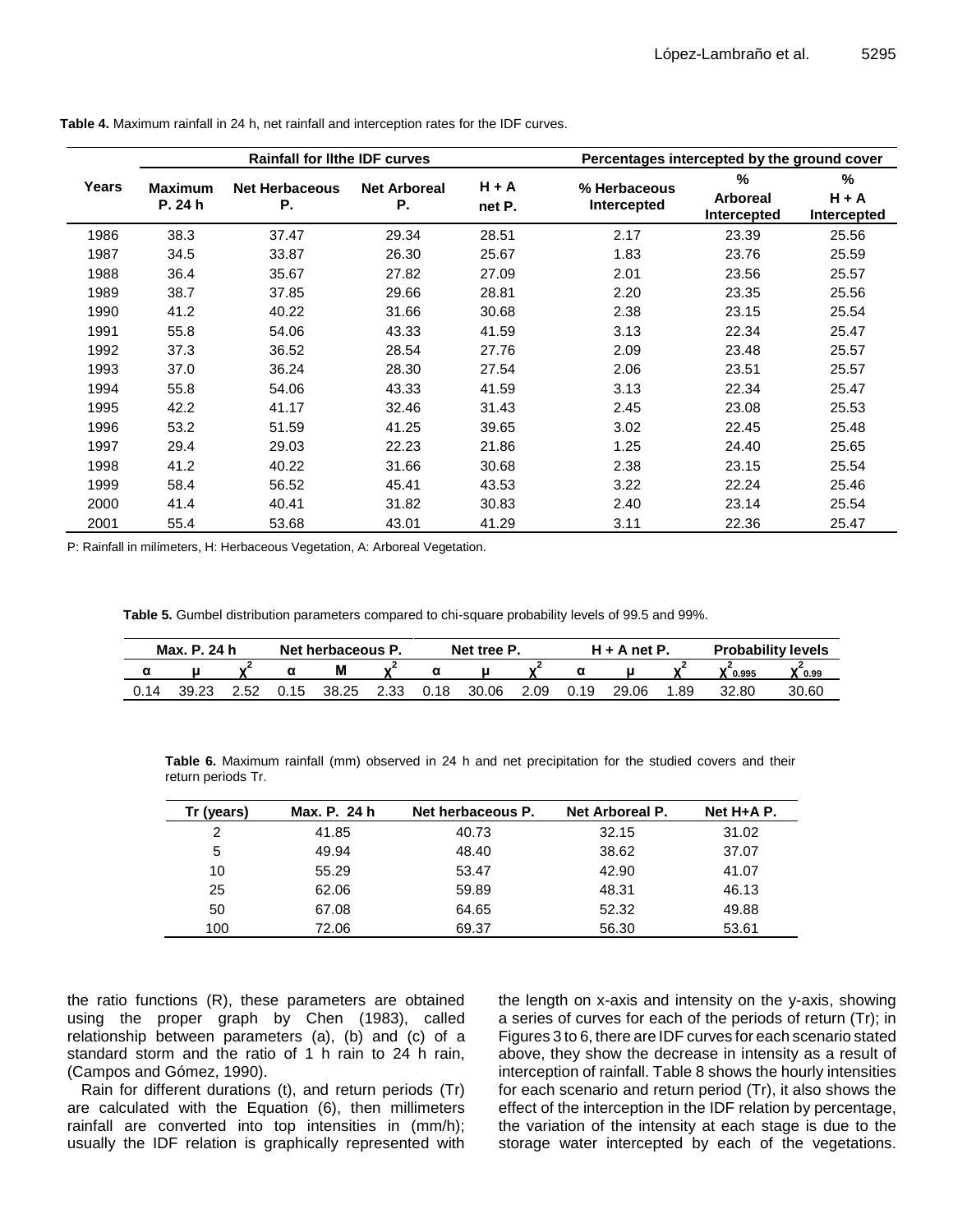| Max.<br>24 h |       |      |   | Nat<br>herbaceous p. |               |       |    | Net<br>arboreal p.                   |      |      |     | $Net H+A P$ |                    |      |               |     |                           |  |      |
|--------------|-------|------|---|----------------------|---------------|-------|----|--------------------------------------|------|------|-----|-------------|--------------------|------|---------------|-----|---------------------------|--|------|
|              |       |      |   |                      |               |       |    |                                      |      |      |     |             |                    |      |               |     |                           |  |      |
| 0.60         | 30. ا | 39.9 | . | 0.87                 | $0.6^{\circ}$ | . .30 | 40 | $\overline{\phantom{a}}$<br>. .<br>. | 0.88 | 0.59 | .3' | 38          | $\overline{A}$<br> | 0.86 | $\sim$<br>υ.υ | ں.ו | $\sim$<br>$\sim$<br>ن. ان |  | 0.85 |

Table 7. Rain/duration ratios (R), rain/return period (x) and parameters (a), (b) and (c), which are of place and ratio functions (R).



**Figure 3.** Intensity-duration-frequency curves without interception effect (scenario 1).



**Figure 4.** Intensity-Duration-Frequency curves with herbaceous vegetation effect (scenario 2).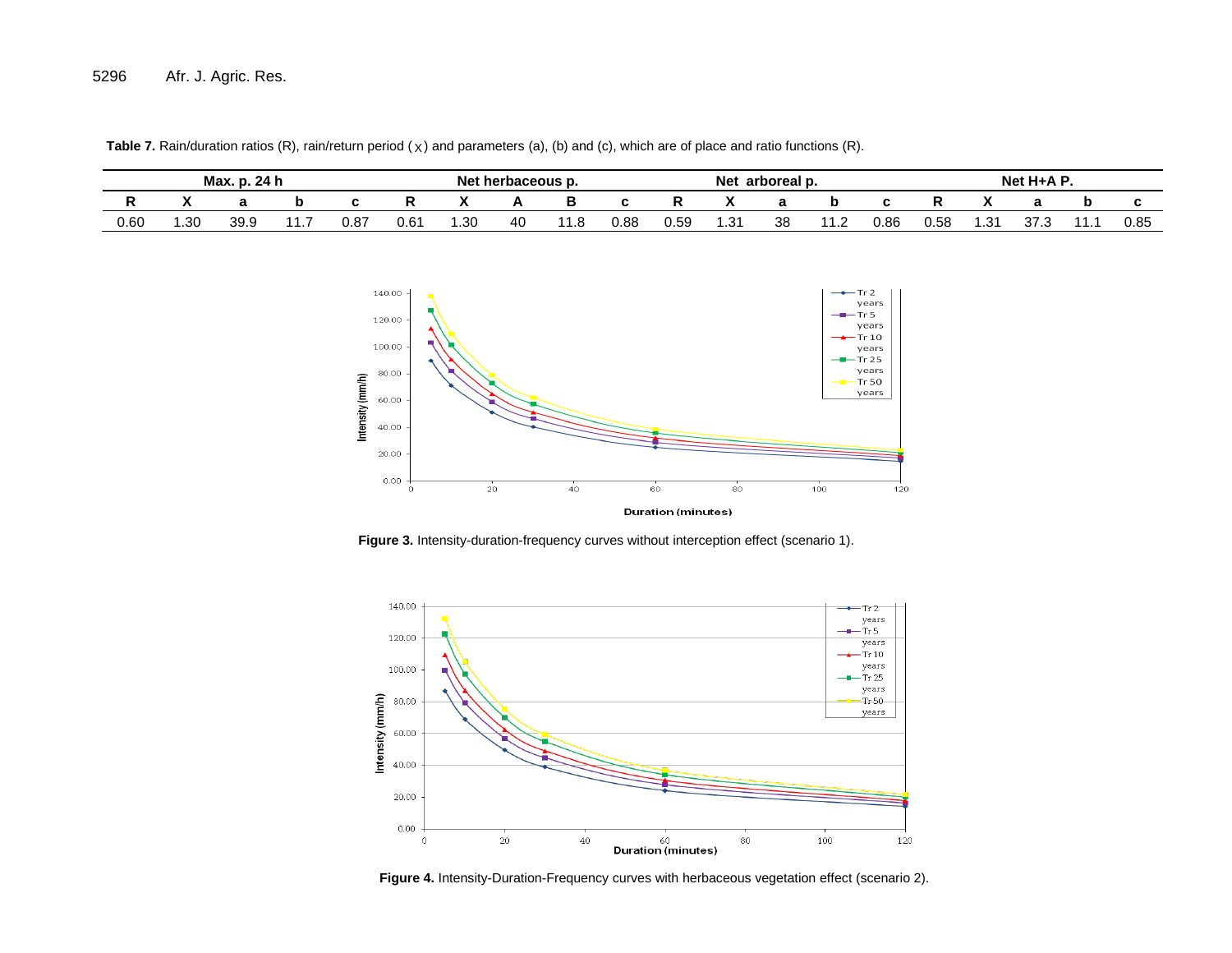

**Figure 5.** Intensity-Duration-Frequency curves with arboreal vegetation effect (scenario 3).



**Figure 6.** Intensity-Duration-Frequency curves with arboreal and herbaceous vegetation effect (scenario 4).

**Table 8.** Maximum hourly intensities for each scenario consisting of different plant covers.

| Tr (years) |            | Maximum intensity at IDF curves (mm/h) |            | Effect $(\% )$ |            |            |            |  |
|------------|------------|----------------------------------------|------------|----------------|------------|------------|------------|--|
|            | Scenario 1 | <b>Scenario 2</b>                      | Scenario 3 | Scenario 4     | Scenario 2 | Scenario 3 | Scenario 4 |  |
| 2          | 25.24      | 24.19                                  | 19.22      | 18.64          | 4.16       | 23.86      | 26.15      |  |
| 5          | 29.11      | 27.80                                  | 22.27      | 21.52          | 4.48       | 23.47      | 26.06      |  |
| 10         | 32.03      | 30.54                                  | 24.59      | 23.70          | 4.67       | 23.24      | 26.01      |  |
| 25         | 35.90      | 34.15                                  | 27.64      | 26.58          | 4.87       | 23.00      | 25.95      |  |
| 50         | 38.82      | 36.88                                  | 29.95      | 28.76          | 4.99       | 22.84      | 25.92      |  |
|            |            |                                        |            | Mean           | 4.63       | 23.28      | 26.02      |  |

## **Application**

By means of an application it is possible to see the effect of the intercept component of the IDF relation at the basin. Basin is chosen for the Peña Colorada protected natural area located in the region; it has an area of 35.06  $km<sup>2</sup>$ , which 0.65% is bare eroded soil, 92.73% is comprised of woody vegetation, and 6.63% is herbaceous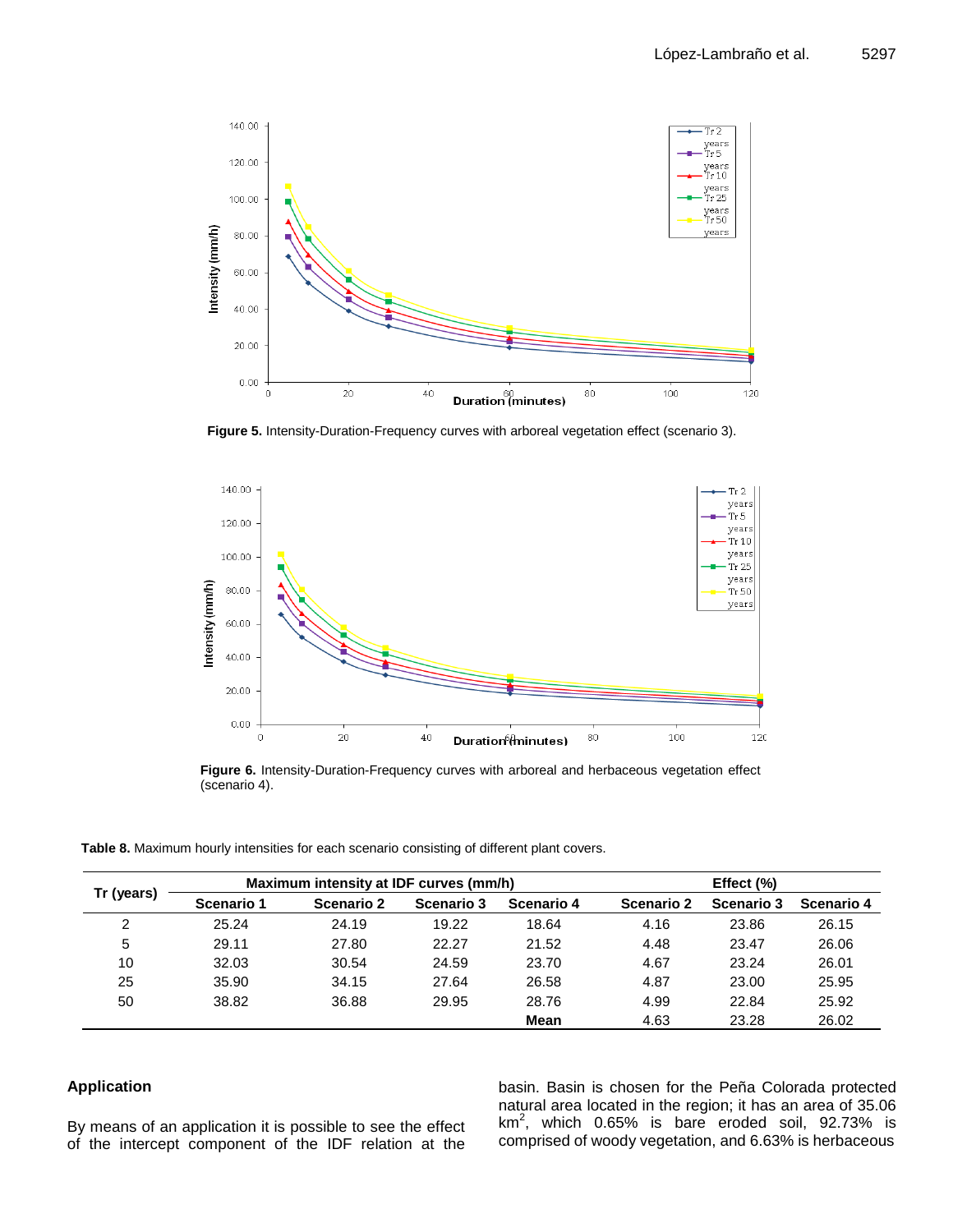| <b>Surface</b> | Cover<br>(%) | Area<br>(km <sup>2</sup> ) | <b>Runoff coefficient for a</b><br>2 years Tr | Intensity without the effect<br>of interception (mm/h) | Intensity with the<br>effect of interception<br>(mm/h) | Flow<br>$(m^3/s)$ | <b>Flow</b><br>$(m^3/s)$ |
|----------------|--------------|----------------------------|-----------------------------------------------|--------------------------------------------------------|--------------------------------------------------------|-------------------|--------------------------|
| Bare ground    | 0.65         | 0.23                       | 0.36                                          | 17.00                                                  | 17.00                                                  | 0.39              | 0.39                     |
| Tree and scrub | 92.73        | 32.51                      | 0.29                                          | 17.00                                                  | 12.00                                                  | 44.56             | 31.45                    |
| Herbaceous     | 6.63         | 2.32                       | 0.34                                          | 17.00                                                  | 16.00                                                  | 3.74              | 3.52                     |
|                |              |                            |                                               |                                                        |                                                        | 49.00             | 35.00                    |

**Table 9.** Effect of intercept runoff from a watershed.

vegetation and grasslands. Intensities are determined for a return period of 2 years and a concentration time of 89 min. Rational method is applied for the determination of flows as reported in Table 9.

Table 9 shows the effect of the intensity interception component for a set return period; the greatest impact occurs when there is a vegetal tree cover scenario, where the intensities obtained from the IDF curves with this condition are lower than those obtained with a bare soil condition, where the effect of vegetation is not considered. This represents the traditional use of the IDF curves. Regardless of the interception there is a total flow of 48.68  $\mathrm{m}^3$ /s, otherwise the flow is reduced to 35.36  $m<sup>3</sup>/s$ . This represents a 28%, which is a significant percentage when sizing a hydraulic structure.

#### **Conclusions**

The intercept of the semi-arid herbaceous vegetation in proportion to rainfall equals 3%, a value that promotes global understanding of the component, and is useful for calibration and validation of hydrological models. Four conditions or scenarios have been stated to use the IDF curves; any effect is found for the scenario without vegetation; for the scenario set by interception in herbaceous vegetation there is a 5% of average in intensity reduction values; the intercept in tree cover has an effect of 23%; the biggest effect on the curves or IDF relation of the rainfall is reached considering a scenario consisting of herbaceous and tree vegetation, common in most watersheds, with a 24% in intensity values. Because of this, design intensities may be different according to scenario or present or deemed cover, causing thereby that the design flows to increase or decrease, causing a reflected impact in the economic costs of a rural hydraulic. Furthermore the above considerations may be important in the integrated management of water resources in a rural area, which may be reflected in the determination of volumes of water to supply towns, agricultural irrigation and drainage sizing.

## **ACKWNOLEDGEMENTS**

We thank the Master´s Degree in Engineering Student

from the Baja California Autonomous University, Edgar Carrillo-Yee, for its valuable participation in the and providing help during the development of this article.

#### **REFERENCES**

- Anzhi W, Jinzhong L, Jianmei L, Tiefan P, Changjie J (2005). A semitheoretical model of canopy rainfall interception for Pinus Koraiensis Nakai. Ecol. Mod. 184:355-361.
- Aparicio MFJ (2008). Fundamentos de hidrología de superficie. México. D.F, *Editorial Limusa*. P. 304.
- Bassette C, Bussiere F (2005). 3-D modelling of the banana architecture for simulation of rainfall interception parameters. Agric. Forest. Meteorol. 129:95-100.
- Belmonte SF (1997). Interceptación en bosque y matorral mediterráneo semiárido: balance hídrico y distribución de la lluvia neta. Tesis doctoral, Universidad de Murcia. P. 375.
- Belmonte SFY, Romero DA (1998). Modelos y técnicas en interceptación. *Cuaderno*s técnicos de la S.E.G. no 11, Geoforma, Ediciones Logroño.
- Calder IR (1990). Evaporation in the uplands. J. Wiley (Ed) Chichester.
- Campos ADF, Gómez DR (1990). Procedimiento para obtener curvas I-D-Tr a partir de registros pluviométricos. Revista Ingeniería Hidráulica en México. V(2. II Época):39-52.
- Carlyle-Moses DE (2004). Throughfall, stemflow, and canopy interception loss fluxes in a semi-arid Sierra Madre Oriental matorral community. J. Arid. Environ. 58:181-202.
- Chen C (1983). Rainfall intensity duration frequency formulas. J. Hidraulics. Divis. ASCE 109(12):1603-1621.
- Chow VT, Maidment DR, Mays LW (1998). Hidrología aplicada. Santafé de Bogotá, Colombia. Editorial McGraw Hill, P. 584.
- Crockford RH, Richardson DP (2000). Partitioning of rainfall into throughfall, stemflow and interception: effect of forest type, ground cover and climate. Hydrol. Proc. 14:2903-2920.
- García-Estrínaga P, Blazquez A, Alegre J (2006). Determinación de la interceptación y la redistribución del agua de lluvia a su paso a través de vegetación arbustiva en traslocación y escorrentía cortical: Una modificación de método Interception Flor Collection Box. Instituto Madrileño de Investigación y Desarrollo Rural Agrario y Alimentario. I.M.I.D.R.A, P. 6.
- Gash JHC (1979). An analytical model of rainfall interception by forests. Quarterly J. Royal. Meteorol. Soc. 105:43-55.
- Gerrits AMJ, Savenije HHG, Hoffmann L, Pfister L (2006). Measuring forest floor interception in a beech forest in Luxenbourg. Hydrol. Earth Syst. Sci. Dis. 3:2323-2341.
- Groen MM, Savenije HH (2006). A monthly interception equation based on the statistical characteristics of daily rainfall. Water Resour. 42:1- 10.
- Hashino M, Yao H, Tamura T (2010). Micro-Droplet Flux in Forest and its Contribution to Interception Loss of Rainfall – Theoretical Study and Field Experiment. J. Water Resour. Protect. 2:872-879.
- Horton RE (1919). Rainfall interception. Monthly Weather Rev. 47:603– 623.
- Jackson NA (2000). Measured and modelled rainfall interception loss from an agroforestry system in Kenya. Agric. Forest Meteorol. 100:323-336.